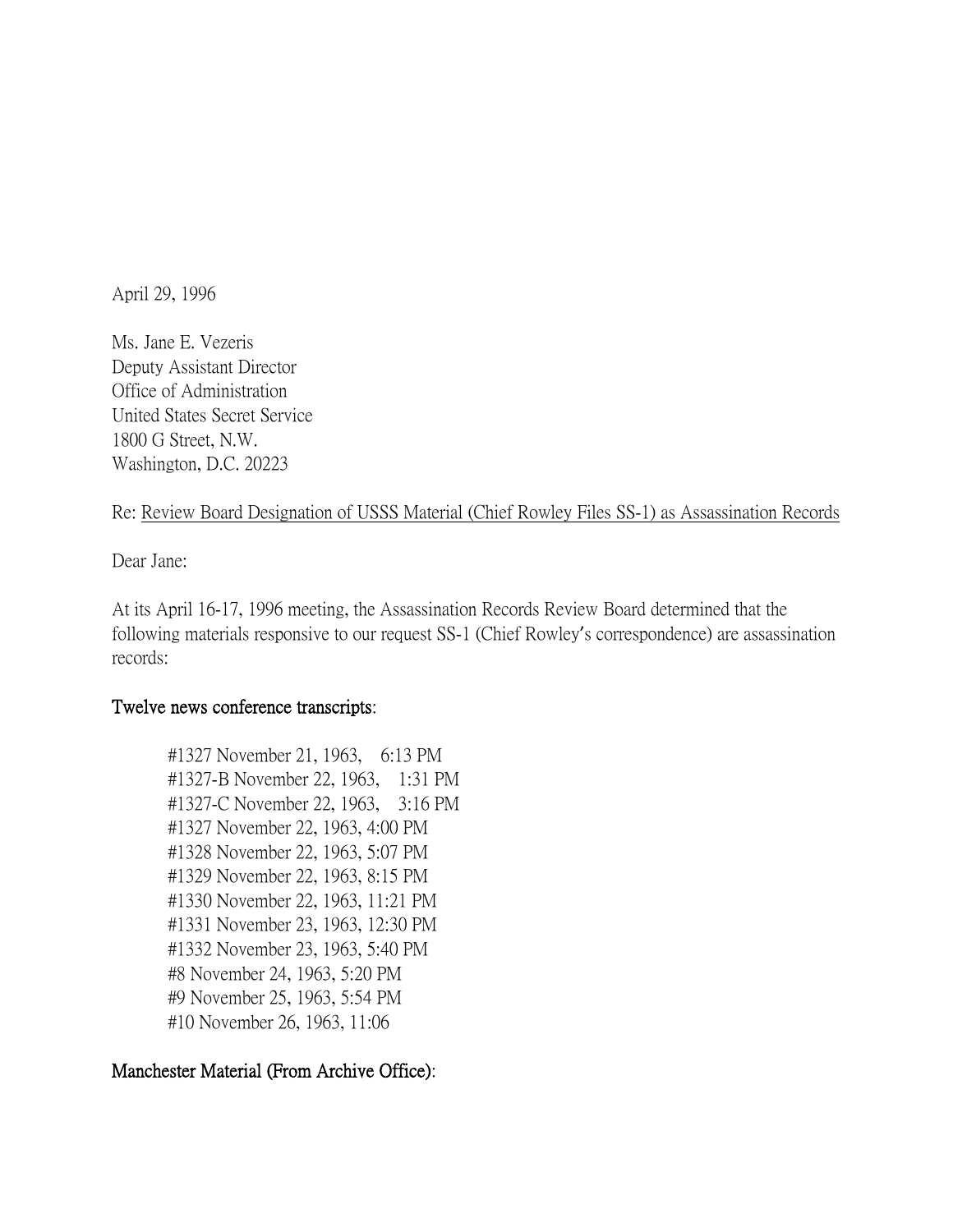88 pages

#### Newsclippings:

10/13/64 "When Tragedy Distilled Statesmanship," Washington Post 10/4/64 "Voice of the People," Sunday News 10/4/64 "The F.B.I. Position," New York Times 10/4/64 "The Nation," New York Times 10/1/64 "An SS Agent's Day," Fort Worth Press 10/21/64 "First Lady: Sad Texas Memories," New York Herald Tribune

### USSS Documents:

#30,#34-#47, #49-#52, #54-#56,#58-#67,#69-#70, #72-#96, #98-#101, #104, #106-#108, #114, #118-#120, #123, #125-#126, #128, #130, #133-#135, #137-#138

## Public Suggestions:

The Assassination Records Review Board determined that 338 letters from the public are assassination records. I am enclosing copies of the charge-out cards for these assassination records with this letter.

### Unnumbered Documents

The Review Board also determined that 38 additional unnumbered items are assassination records. I am enclosing copies of the charge-out cards for these 38 records from the following file categories:

The President-General 1964: 5 records Vice President Detail Assignments: 1 record VP Protection: 1 record The President's Family-General: 1 record White House Detail Assignments: 1 record Applicants: 1 record Security and Protective Equipment: 1 record White House Emergency Plan: 1 record Civil Defense: 1 record Main Treasury Building: 1 record White House Detail: 1 record Visiting Dignitaries: 1 record Protection: 5 records LBJ Ranch: 1 record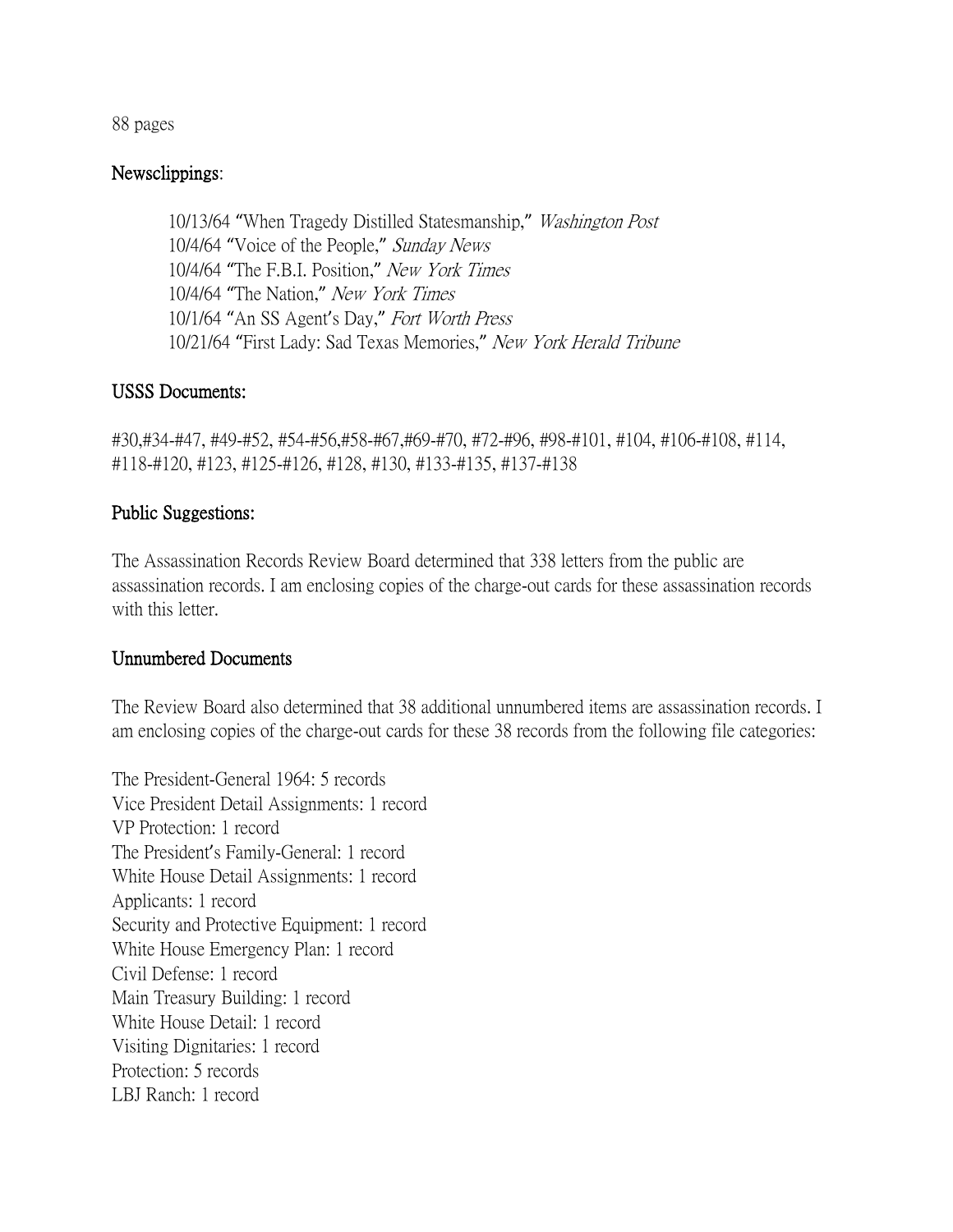\* \* \*

It is now the responsibility of the Secret Service to prepare electronic record identification forms and to determine whether any of the designated assassination records contain information that it wishes to postpone under Section 6 of the JFK Act. Because of the public nature of the newsclippings, news conference transcripts, and suggestions from the public, we do not anticipate that you would seek postponements in those categories of records. The 88 pages of Manchester material appear to duplicate information identified as to be opened in full on the list accompanying your delivery of records on April 5, 1996. Thus, it is only with regard to the numbered Secret Service documents and the 38 unnumbered items that we anticipate you may wish to assert postponements.

We request that you follow these procedures for processing the above-identified records under the JFK Act:

Records containing no claimed postponements: The Secret Service should prepare an electronic identification aid for each record, and attach a printed copy of the corresponding identification aid to each record. The records, attached identification aids, and computer disks containing the electronic identification aids should be forwarded to Steve Tilley at the JFK Collection at the NARA II facility in College Park. Copies of the computer disks should be sent to us as well, so that we may update our databases.

Records containing information the Secret Service wishes to postpone: You will need to prepare electronic identification aids for each of these records as well. You will also need to prepare two photocopies of each record with the material you wish to postpone redacted (you may wish to keep a third redacted photocopy for your records). A printed copy of the corresponding identification aid should be attached to both redacted copies of each record. One set of the redacted copies, with printed identification aids attached, should be forwarded to Steve Tilley at NARA II. You should also send to Steve Tilley the electronic identification aids on computer disks. The second set of redacted copies also with printed identification aids attached, and copies of the electronic identification aids on computer disks, should be sent to the Review Board so that the Board can evaluate the proposed postponements. You also should provide to the Review Board whatever evidence you wish to present to the Board in support of the postponements claimed in each record. In the absence of clear and convincing evidence in support of the claimed postponements, a record will be opened in full. *See* JFK Act,  $\S$  6 and 9(c)(1)(B).

We request that this process be completed by July 15, 1996.

If you have any questions regarding this procedure, please call me.